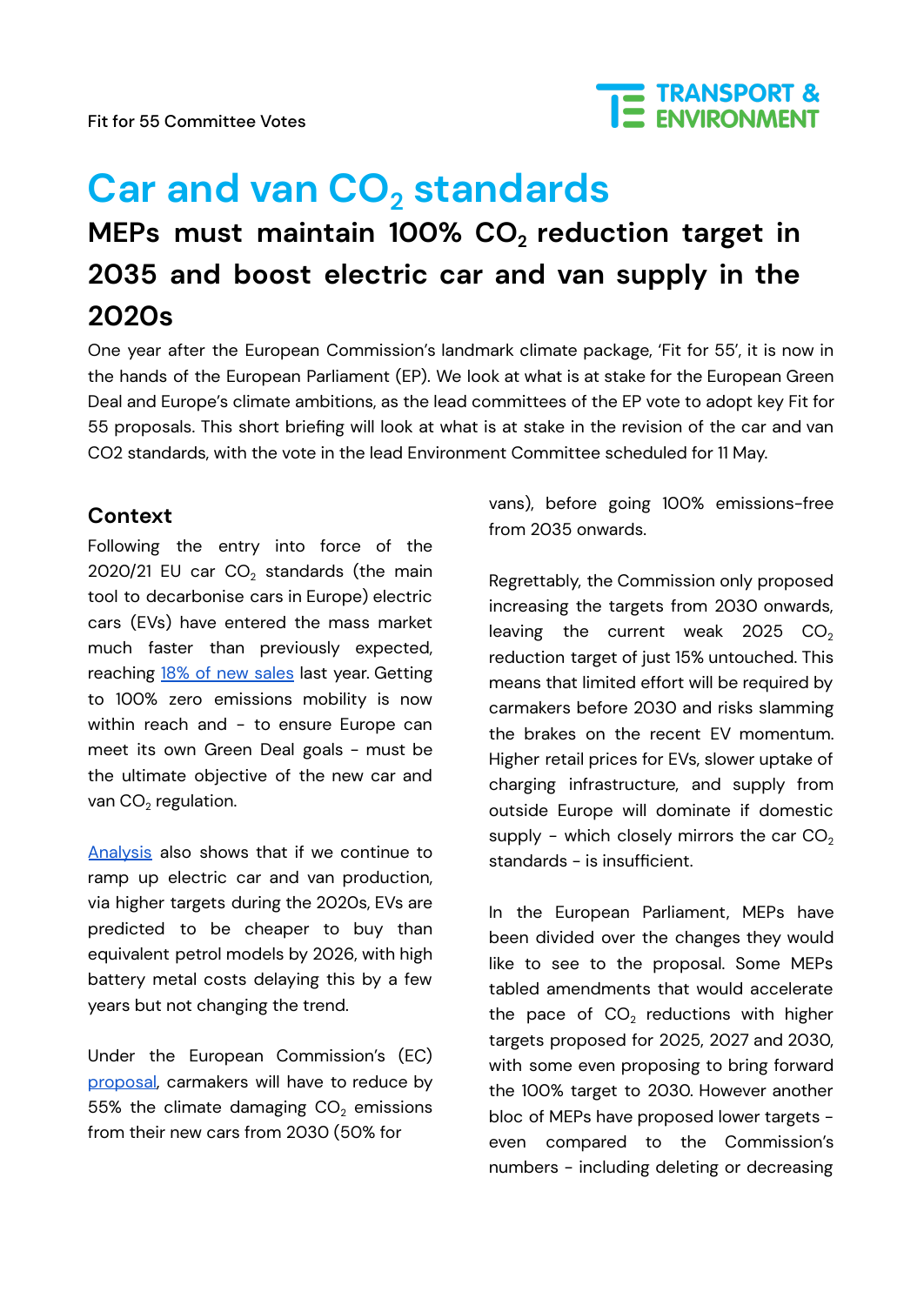#### Fit for 55 Committee Votes

the 100% target in 2035. Some MEPs also proposed changing the scope of the regulation to allow carmakers to comply with their targets by purchasing credits for synthetic- and bio-fuels.

**What is at stake as the EU Parliament Environment (ENVI) Committee votes on their amendments?**

### **What's good? What's bad?**

T&E supports the amendments tabled by the MEPs leading the negotiations for the Renew Europe (liberal) and S&D (centre-left) groups in the lead Environment Committee (ENVI). The amendments proposed by rapporteur Jan Huitema (Renew) and Sara Cerdas (S&D) would increase the  $CO<sub>2</sub>$  reduction targets for 2025 (to 25% for cars and 20% for vans) and 2030 (75% for cars and 70% for vans), as well as an additional interim target in 2027 (45% for cars and 40% for vans).

These enhanced targets, if agreed, will ensure continued scale up of zero emission cars and vans in the 2020s, bringing forward the climate and air pollution benefits gained from replacing polluting vehicles sooner, and ensuring Europe is on a cost-effective path to reach 100% zero emissions in 2035. More ambitious targets in the 2020s will also help drive down the cost of making an EV so that it is cheaper to buy than a petrol car or van by the mid-2020s.

# E TRANSPORT &

T&E also supports amendments that would stop the handing out of credits to car makers for selling zero- and low-emission vehicles (under the so-called ZLEV benchmark) already from 2025. Carmakers already need to sell EVs to meet their targets anyway and if the benchmark system is maintained, car makers can use these credits to water down the already weak  $15\%$  CO<sub>2</sub> target by a further 5%.

However, T&E calls on policymakers to reject amendments that would provide a loophole for synthetic and bio fuels. The proposed crediting system would allow carmakers to comply with their  $CO<sub>2</sub>$  targets by buying credits from the oil and gas industry for synthetic 'e-fuels', which are chemically similar to fossil petrol and diesel, and would delay the transition to electric vehicles. With no way to guarantee that these cars will be filled with much more expensive and inefficient e-fuel, rather than fossil fuel, over their lifetime, these amendments would introduce a significant loophole into the regulation.

# **How should the proposals be improved?**

The European Commission proposals are good on the long-term ambition, but weak on CO<sub>2</sub> reduction until 2030. Given Europe's imperative to reduce reliance on oil, EU policymakers should increase the ambition of the  $CO<sub>2</sub>$  reduction targets in 2025 and 2030, and introduce an interim target in 2027 - this will help save over half a billion barrels of oil by 2030 and ensure